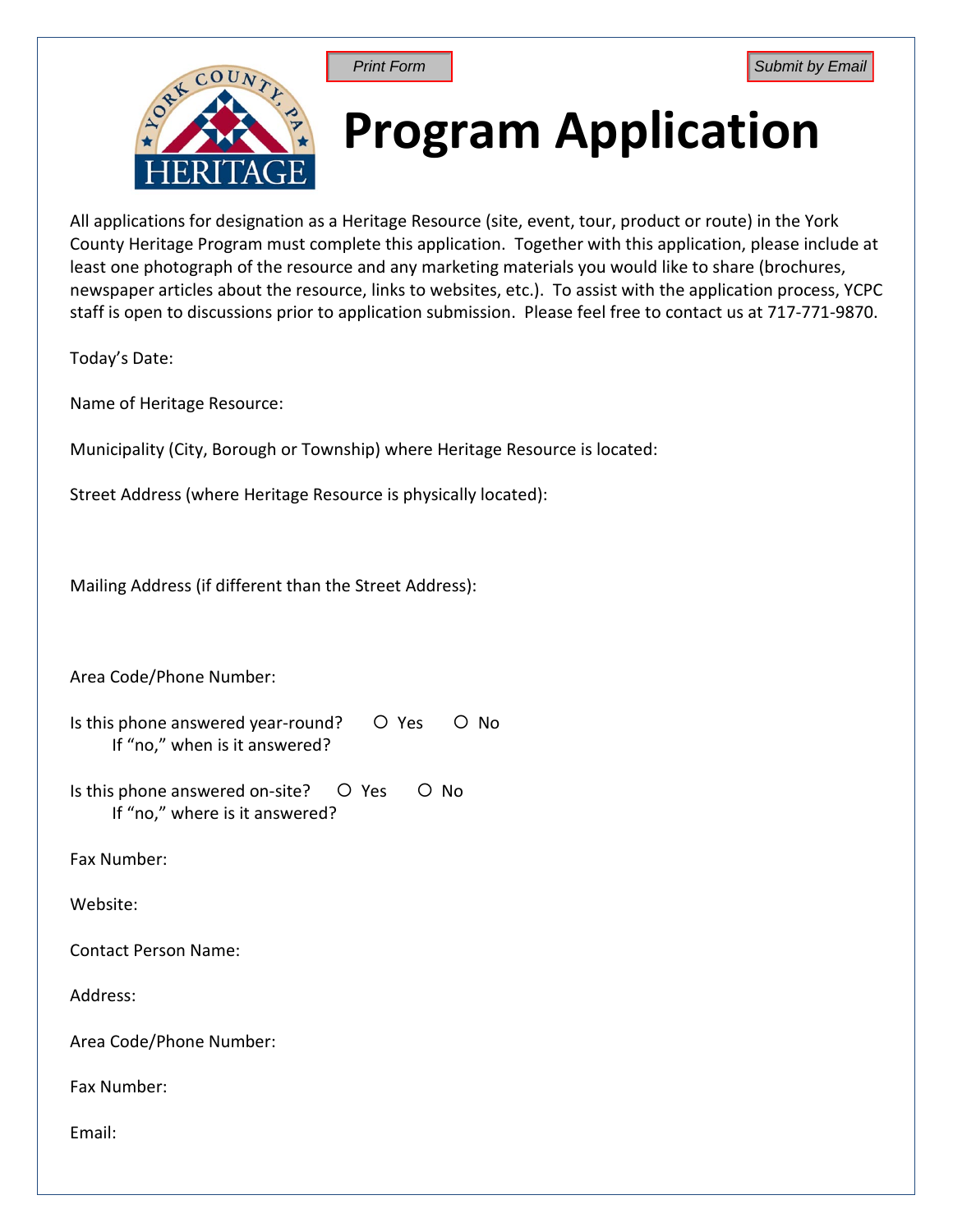Where did you hear about the York County Heritage Program?

Under which Heritage Resource Category are you applying?

- $\Box$  Heritage Site (historic place, museum, learning center, nature center, natural area)
- $\Box$  Heritage Event (community event, interpretive event)
- $\Box$  Heritage Tour (tour, factory tour, farm and winery tour, tour package)
- $\Box$  Heritage Product
- $\Box$  Heritage Route (byway, trail)

## **PART 1: AUTHENTICITY**

Which of the following features are highlighted at your Heritage Resource (Please check all that apply)?

- $\Box$  Historic Building
- $\Box$  Historic Event
- $\Box$  Historic Community
- $\Box$  Archaeological Site
- □ Artisan, Craftsperson, Builder
- $\Box$  Outstanding Natural, Geologic, or Scenic Feature
- $\Box$  Agriculture or Farm Life
- $\square$  Manufacturing
- $\square$  Cultural or Religious Group
- $\Box$  Art or Craft Tradition
- $\Box$  Individual(s) who impacted the community
- $\square$  Byways and Trails

Please briefly explain how the resource highlights some of the features mentioned in the previous question.

What are the three (3) most interesting, unusual or unique features of your resource?

- 1.
- $2<sub>1</sub>$
- 3.

Please check all that apply to your resource:

- $\Box$  National Historic Landmark
- $\Box$  National Register of Historic Places
- $\Box$  Pa Historic Sites Survey
- $\Box$  PA Archaeological Sites Survey
- $\square$  Permanently Preserved Farm or Natural Area (conservation easement)
- $\Box$  City/Borough/Township Designation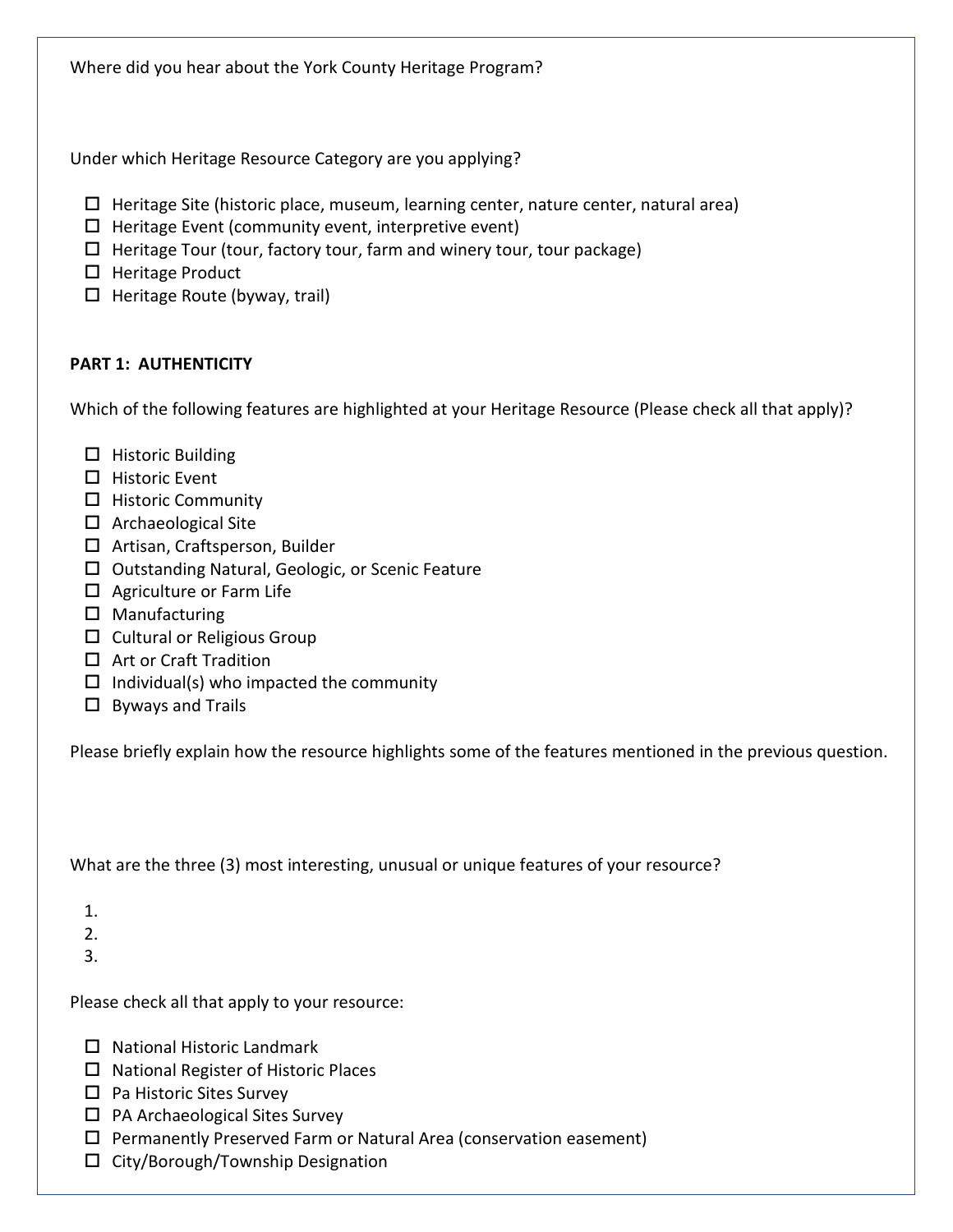- $\square$  Local Historical Society Designation
- $\square$  Other recognition. Please explain:

## **PART 2: INTERPRETATION**

What media do you currently use to tell visitors about the historic, cultural or natural heritage of your resource?

- $\square$  Standard Marketing Brochure  $\square$  Costumed Interpreter
- 
- 
- $\square$  Exhibits or Displays  $\square$  Website
- $\square$  Guided Tours  $\square$  Social Media
- $\Box$  QR Codes  $\Box$  Other:
- 
- $\Box$  Heritage-Oriented Brochure  $\Box$  Demonstrations and/or reenactments
- $\square$  Signs  $\square$  Events
	-
	-
	-

What period(s) of time are emphasized by your resource?

- 
- 
- $\Box$  1776-1780 American Revolution  $\Box$  1941-1945 World War II
- 
- 
- $\Box$  1866-1900 Victorian
- $\Box$  Before 1700 Pre-European  $\Box$  1900-1928 Early 20<sup>th</sup> Century
- 1700-1775 Colonial 1929-1940 Great Depression
	-
- $\Box$  1781-1860 Early United States  $\Box$  1946-1960 Post War/Early Suburban
- 1861-1865 Civil War 1961-Present Contemporary

The five (5) themes of the Susquehanna Gateway Heritage Area are listed below, along with some of the general topics which relate to them.

**Theme Topic**

| Bounty                 | Farming, food processing, foodways                             |
|------------------------|----------------------------------------------------------------|
| Ingenuity              | Invention, technology, engineering                             |
| Freedom                | Religion, politics, war, slavery, Underground Railroad         |
| Towns and Countryside  | Cities, boroughs, villages, rural landscapes                   |
| <b>Natural Wonders</b> | Rivers and streams, geology, plants, animals, natural features |

Please choose two (2) of these themes and explain how your resource relates to them.

Theme 1: *How does this relate to your resource?*

Theme 2: *How does this relate to your resource?*